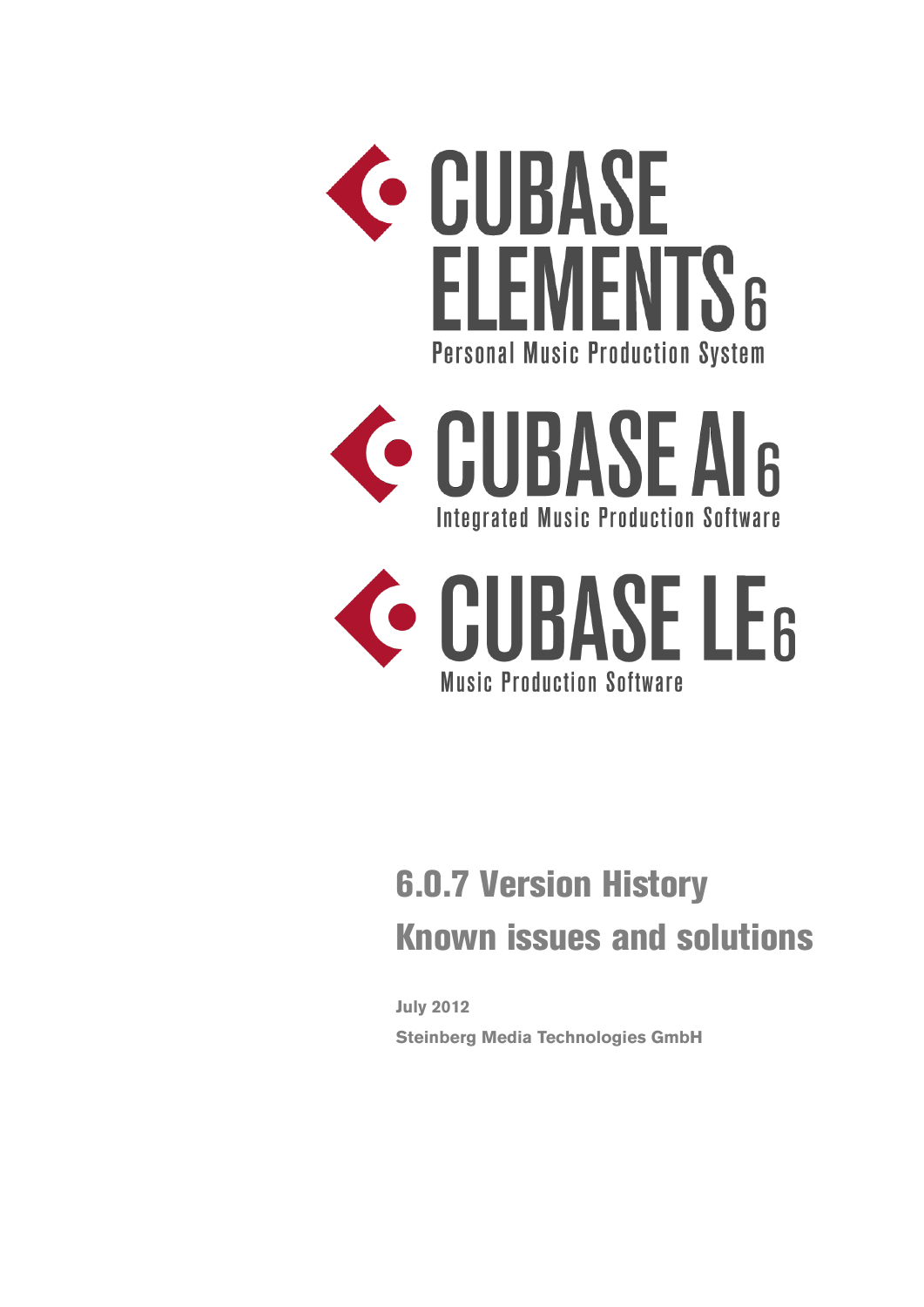About

Congratulations and thank you for using Cubase!

This document lists all update changes, fixes and improvements as well as known issues and solutions for Cubase Elements 6, Cubase AI 6 and Cubase LE 6.

Please note that the *Known issues and solutions* section contains issues that might concern specific Cubase versions only. Please make sure to read thru this section before contacting Steinberg support.

We wish you creativity and success using Cubase!

Your Steinberg team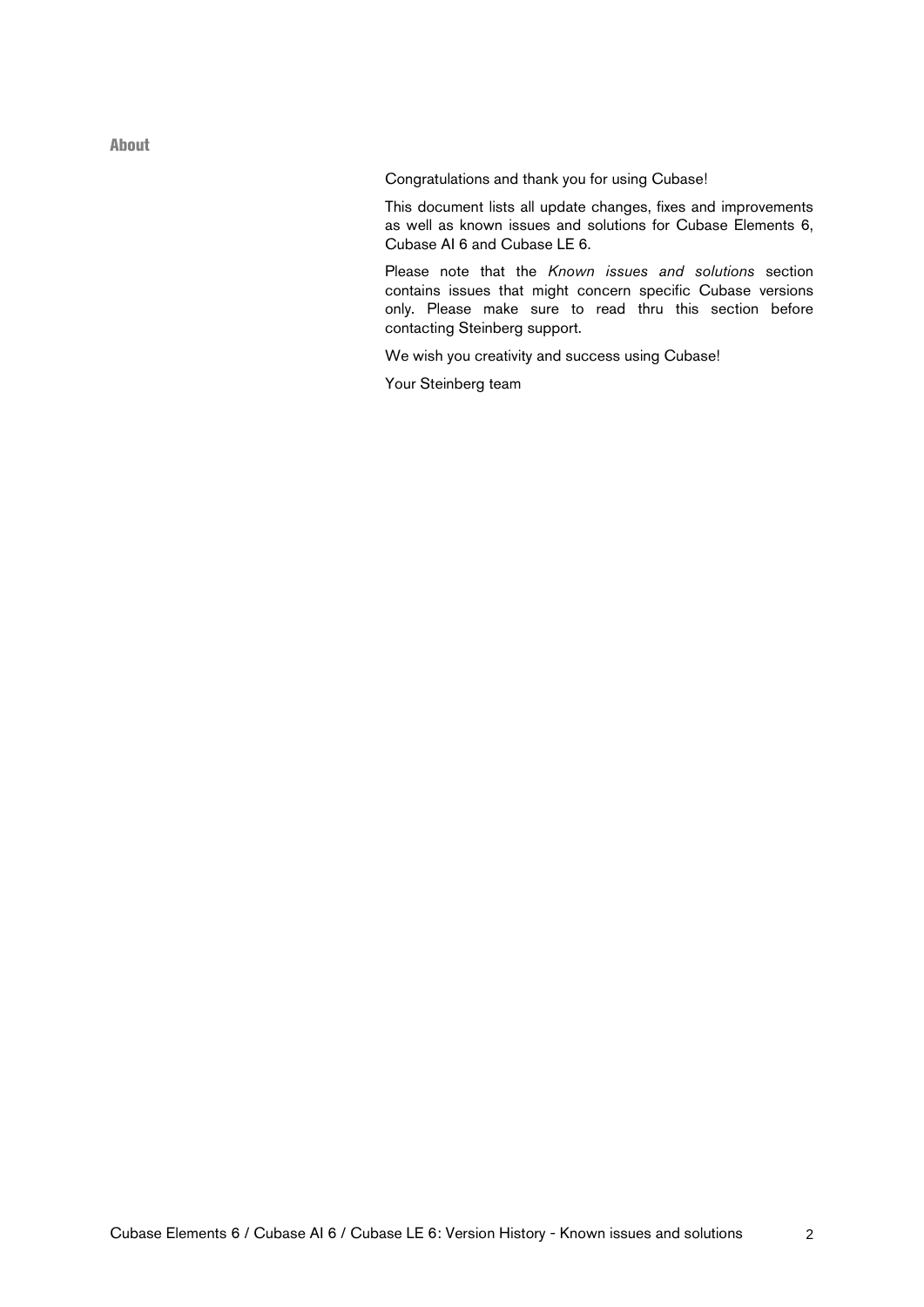## **July 2012**

The 6.0.7 version contains the following improvements and corrections as well as all improvements of previous maintenance updates.

Issues resolved in 6.0.7

The following table lists all issues that have been resolved in this version.

| ID#   | <b>Issue</b>                                                                                                                                     |
|-------|--------------------------------------------------------------------------------------------------------------------------------------------------|
| 29380 | Project: When im- & exporting Track Archives, Marker tracks are now properly stored and<br>restored.                                             |
| 27259 | Project: Project saving time is improved.                                                                                                        |
| 29643 | Audio: Selecting multiple mixer channels via SHIFT modifier no longer selects input/output<br>channels accidentally.                             |
| 29526 | Audio: Recalling a VST Connection preset while the Audio Export Mixdown dialog is open<br>no longer renders the application unresponsive.        |
| 29680 | Audio Editing: Using the "Close Gaps (Time Stretch)" function no longer introduces<br>unwanted audible artefacts.                                |
| 29665 | Audio Editing: Inserting silence into a selected range now works as expected if the<br>selection end is directly followed by a signature change. |
| 29507 | MIDI: Recording in MIDI Replace mode now works as expected at any project time.                                                                  |
| 29418 | Plug-in: After saving and loading VST Presets, the bypass state of specific plug-ins is now<br>recalled correctly.                               |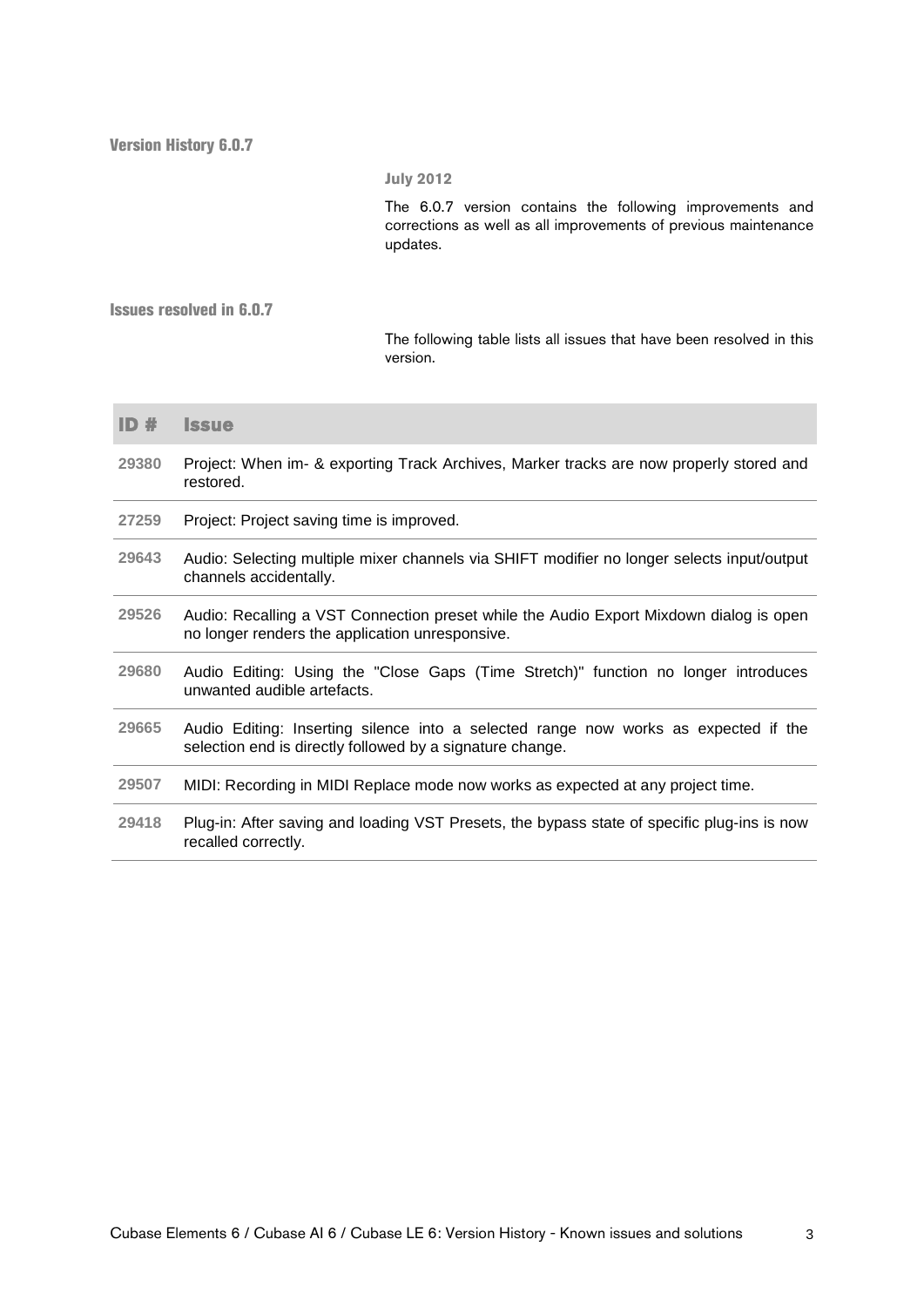Version History 6.0.6 **March 2012** The 6.0.6 version contains the following improvements and corrections as well as all improvements of previous maintenance updates. Improvements in 6.0.6 The 6.0.6 maintenance update introduces the following improvements: **Rewire x64 support**  Cubase now connects to ReWire client applications in a pure 64-bit environment under Windows and Mac OS X. (AI / Elements only) **Quantize Preset list with 128th Note Preset**  The Quantize Preset list has been extended to include a 128th Note Preset by default.\* \* Existing installations will show the additional presets only if the factory presets are restored from within the Quantize Panel or if the "RAMPreset.xml" is deleted from Preferences. Issues resolved in 6.0.6 The following table lists all issues that have been resolved in this version. **ID # Issue** 29645 Plug-in: Scaling the user interface now works properly with FXpansion instruments. 29450 Plug-in: Changing of knob mode in Preferences now applies directly to opened VST plug-in windows and does no longer require an unloading and reloading of the plug-in. 29481 Pool: Emptying the pool no longer leads to stability issues.

29555 Video: Playing back projects containing certain video files using Cubase LE 6 / AI 6 / Elements 6 no longer renders the application unreliable.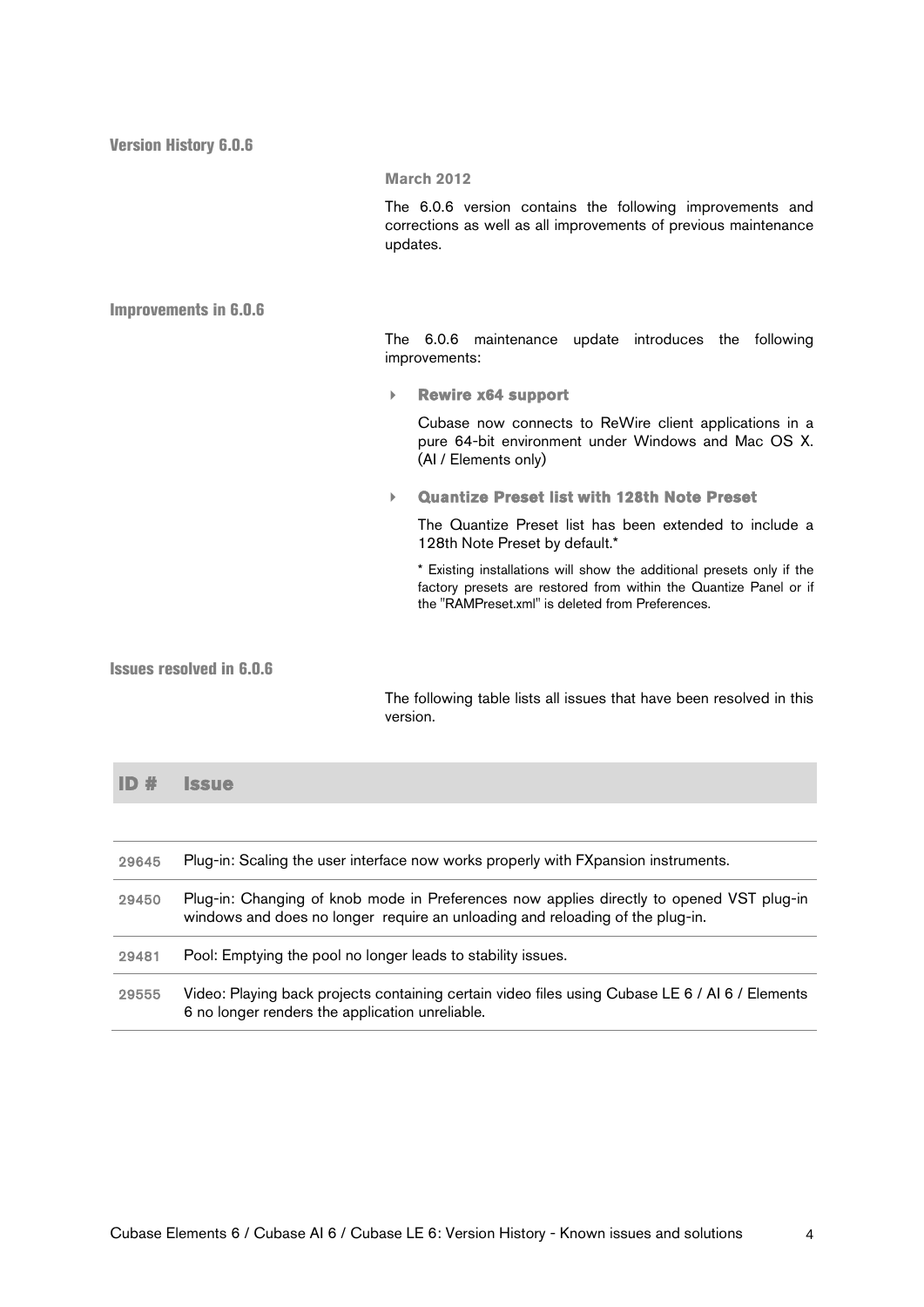Version History 6.0.5 **November 2011** The 6.0.5 version contains the following improvements and corrections as well as all improvements of previous maintenance updates. Improvements in 6.0.5 The 6.0.5 maintenance update introduces the following improvements: **Automation handle visibility**  Automation handles are now displayed independently from any zoom level as soon as the mouse cursor is placed over an automation lane. If automation handles are selected, handles on all other automation lanes are displayed as well. **Video engine optimizations**  Under Windows OS, Cubase 6.0.5 features further improved decoding performance for Motion JPEG OpenDML video in AVI containers as well as Photo JPEG material. Issues resolved in 6.0.5 The following table lists all issues that have been resolved in this version. **ID # Issue** 29941 Record: Recording MIDI in "merge" mode no longer creates additional MIDI parts instead of

|       | merging.                                                                                                                                                        |  |
|-------|-----------------------------------------------------------------------------------------------------------------------------------------------------------------|--|
| 29324 | MediaBay: Enabling the "Align beats to project" and "Wait for project play" options no longer<br>leads to playback issues with loops in the MediaBay previewer. |  |
| 29446 | MediaBay: Naming folders with dots no longer leads to cropped names in the result view.                                                                         |  |
| 29447 | MediaBay: When the preference "Scan unknown file types" is active, audio files without file<br>extensions are now properly recognized when scanning.            |  |
| 29233 | MediaBay: Clicking on the "Key commands" button in the lower left area of the MediaBay<br>window no longer renders the application unreliable.                  |  |
| 29124 | VST Bridge: VST 2 32-bit plug-ins in Cubase in 64-bit mode under Mac OS X Lion are now<br>displayed properly.                                                   |  |
| 29463 | VST-Bridge: Under OS X certain plug-ins no longer show up as bridged even though they<br>were updated to support 64 bit.                                        |  |
| 29278 | Plug-in: When using HALion Sonic SE in GM mode and exporting MIDI tracks, the resulting<br>Standard MIDI files include all program changes.                     |  |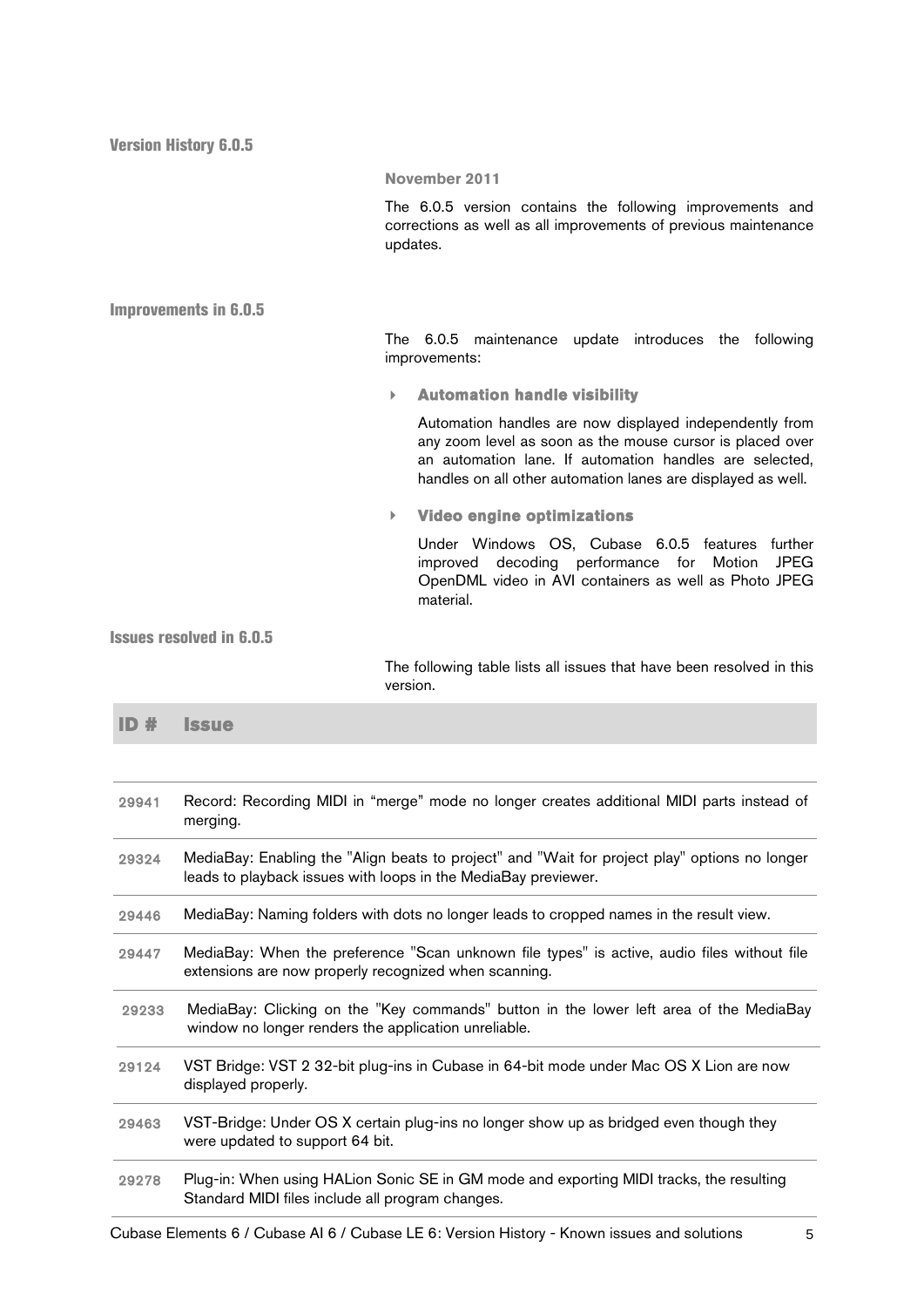Version History 6.0.4 pre-release

## **September 2011**

This pre-release version offers improvements which we would like to make available to our customers as soon as possible. While preliminary testing carried out for this version indicates that it is stable and reliable, it has not gone through our full QA testing cycle. Therefore, please note that this pre-release version is not officially supported.

Cubase Elements 6.0.4 contains the following corrections as well as all improvements of the 6.0.1, 6.0.2 and 6.0.3 maintenance updates.

Issues resolved in 6.0.4

The following table lists all issues that have been resolved in this version.

| ID#   | <b>Issue</b>                                                                                                                                                |  |
|-------|-------------------------------------------------------------------------------------------------------------------------------------------------------------|--|
| 29311 | When using the new-in-6.0.3 "Gridlines in front of parts/events" function, the performance of<br>the User Interface does not diminish anymore.              |  |
| 29235 | When using audio samples as metronome click, toggling the metronome on/off doesn't lead to<br>interruption of audio recordings.                             |  |
| 29181 | Steinberg CI series audio hardware and Yamaha MOX synthesizer specific VST Connection<br>port naming issues under Mac OS X Lion (10.7) systems is resolved. |  |
| 28849 | Using the Altiverb plug-in or Yamaha MOTIF Editors in a Project together with video material<br>does not render the application unreliable anymore.         |  |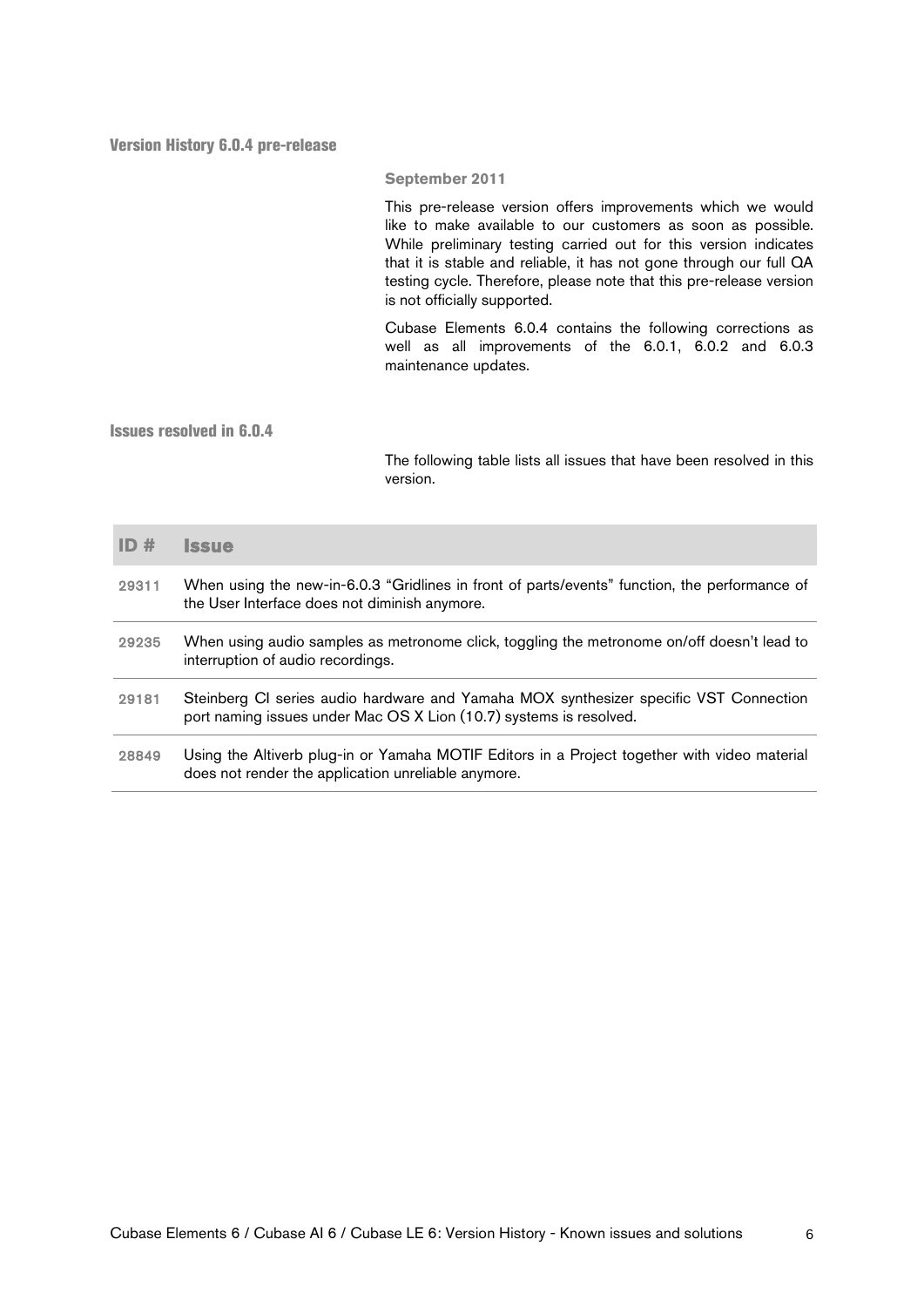#### **July 2011**

The 6.0.3 version contains the following improvements and corrections as well as all improvements of the 6.0.1 and 6.0.2 maintenance updates.

#### Improvements in 6.0.3

The 6.0.3 maintenance update introduces the following improvements:

**Event Handling Opacity while slip-editing**

Event Handling Opacity is now also applied when you use the tool modifiers to slip-edit an event. When slip-editing, the event will now turn semi-transparent just like when dragging and moving it in 6.0.2.

The actual event handling opacity can be adjusted freely in *File > Preferences > Event Display > Event Handling Opacity* from full to zero opacity. The default setting is a medium value.

Please note that the setting was previously named "Drag Opacity" and has been renamed in this version. For further details, please have a look in the improvements section of the 6.0.1 release below.

**Gridlines in front of parts/events** 

To further simplify editing and positioning of Audio Events and MIDI Parts, Cubase 6.0.3 introduces the ability to draw the Grid Lines of the Project window and the Audio Part Editor in front of them.

A new setting in the *Preferences > Event Display* section called "Grid overlay intensity", controls the intensity with which the Grid Lines are laid over Events. The default is a subtle setting.

Please note that there is no overlay on Audio Parts.

**Show Event Data/Name options** 

Now it's possible to control the smallest track height where data and/or names should be displayed or hidden.

The previous preference "Show Event Data on Small Track Heights" has been removed and replaced by two new settings, which can be found in the *Preferences > Event Display* section.

**Video improvements** 

Cubase 6.0.3 features improved playback performance of HD video formats in general. Single-threaded codecs (like Motion-JPEG, Photo-JPEG, and QuickTime DV) will benefit from the also new "Boost Video" option: if enabled, one CPU core is excluded from audio processing and reserved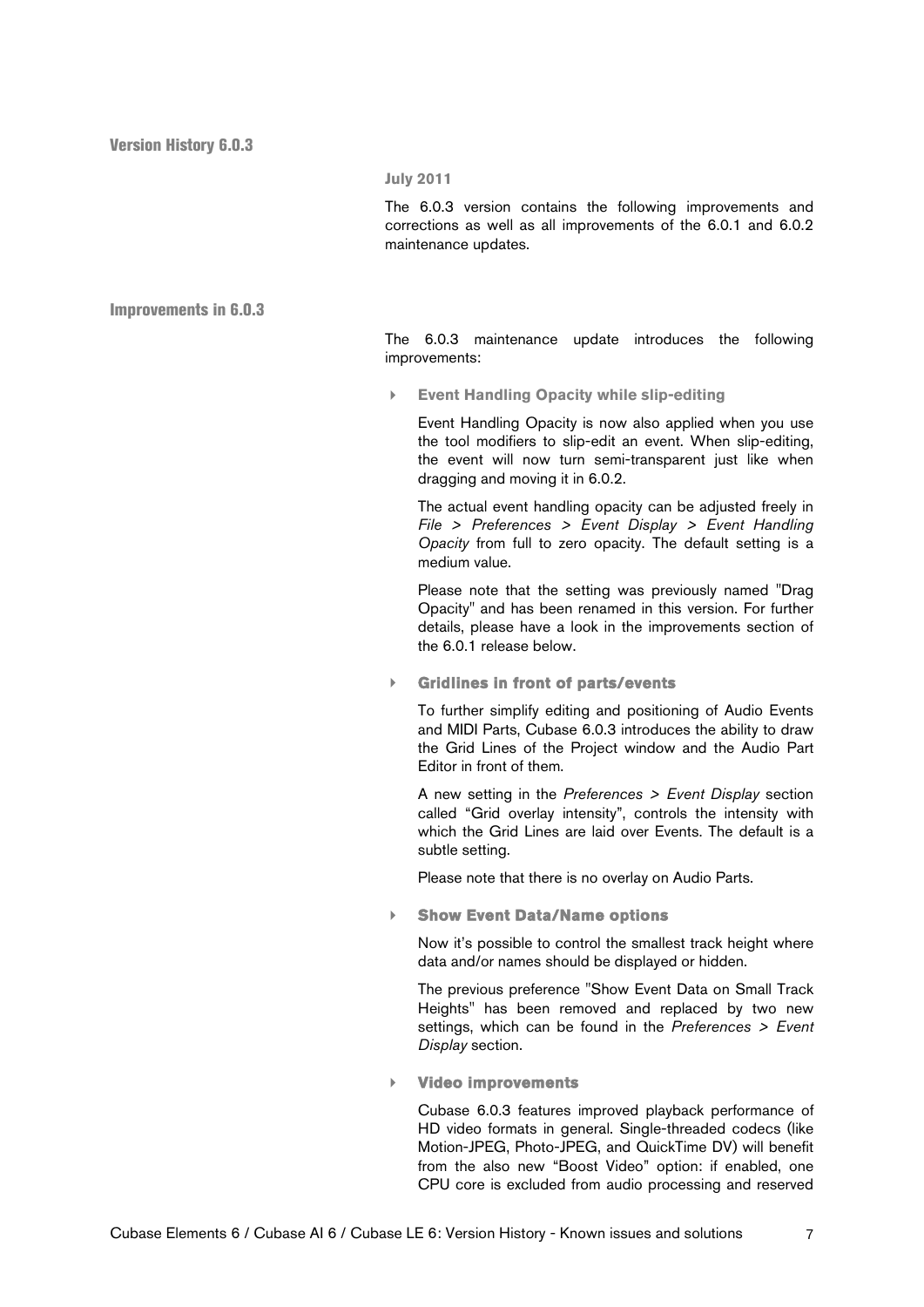for video decoding and playback tasks, resulting in smoother performance.

The "Boost Video" option can be found in the *Device Setup > Video Player* page. Please note that the Multi Processing option must also be activated in the *Device Setup dialog > VST Audio System* page. Activating "Boost Video" may reduce the audio performance by design in order to prioritize video tasks.

**Audio import: Split File Name Format** 

To higher the level of compatibility when exchanging audio files with other products and to give more flexibility in general, creating split files from multi-channel files can now be named. For example, it's now possible to add suffixes like " $L$ " or " $R$ " to the corresponding channel.

The naming options can be found in the "Split File Name Format" pop-up menu below the "Split multi-channel files" or the "Split channels" options in the Preferences dialog (Editing Audio page), the Import Options dialog, or the Export Audio Mixdown dialog.

**New Patchname Script** 

A Patchname Script for the Yamaha MOX synthesizer is now available in the MIDI Device Manager.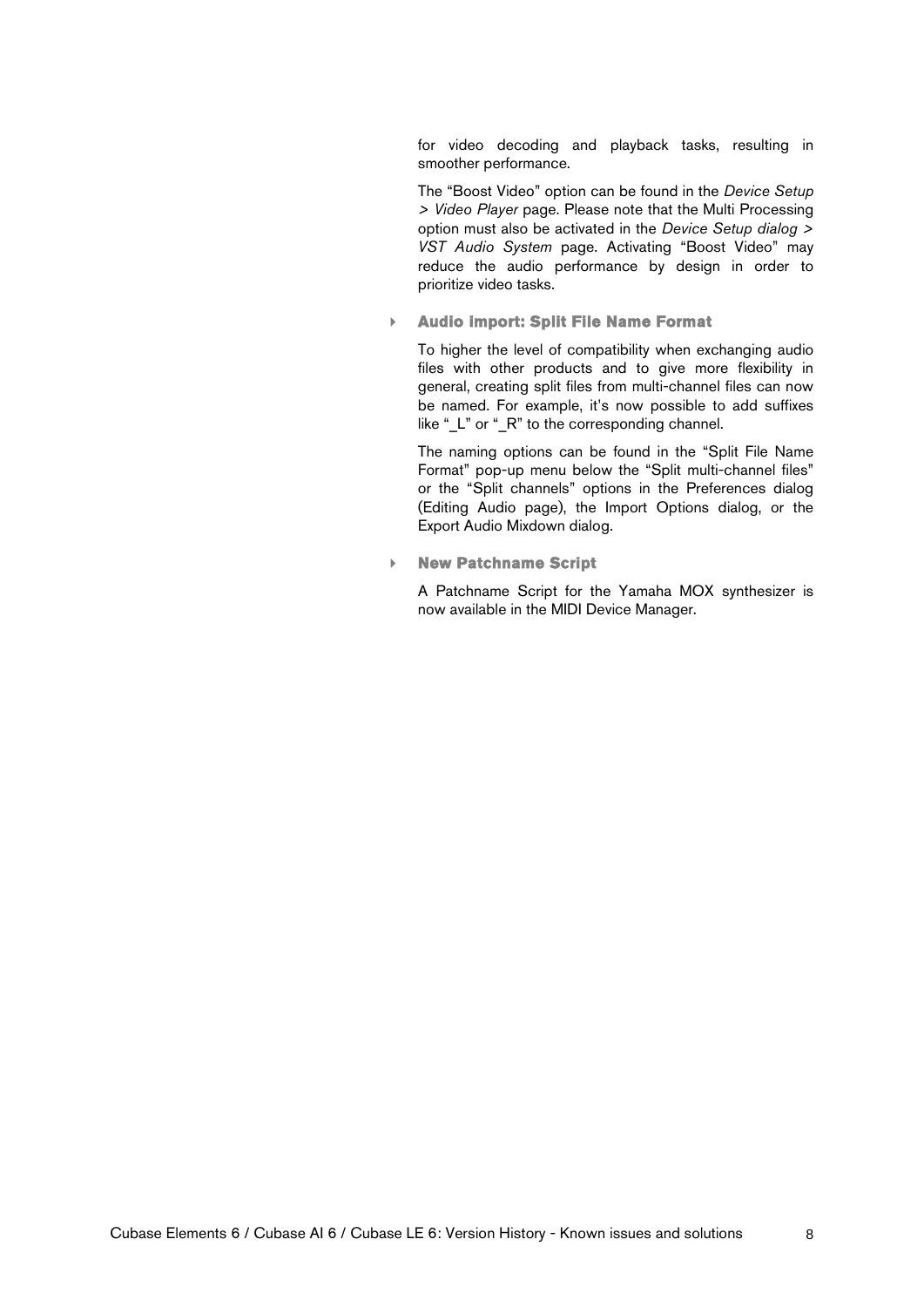Issues resolved in 6.0.3

The following table lists all issues that have been resolved in this version.

| ID#   | <b>Issue</b>                                                                                                                                  |  |
|-------|-----------------------------------------------------------------------------------------------------------------------------------------------|--|
| 28859 | Folder track: When expanding a folder track, the track list now doesn't scroll to keep the focus<br>on the track folder.                      |  |
| 28683 | AudioWarp: A warped audio event now stays in sync, also when placed in a part with multiple<br>splits and the project includes tempo changes. |  |
| 28659 | AudioWarp: A potential AudioWarp issue with shifted audio events, when changing the tempo<br>in the Sample Editor toolbar, has been resolved. |  |
| 28652 | Quantize: Some quantizing errata for Audio Events is corrected.                                                                               |  |
| 28651 | Quantize: Iterative quantizing for audio events behaves correctly and approximates the chosen<br>quantize preset and grid value.              |  |
| 28404 | Metronome: Distortion at certain sample rates when using user-samples for the Metronome<br>has been eliminated.                               |  |
| 28580 | ReWire: Improved playback/transport synchronicity using Reason, respectively for ReWire<br>connected applications.                            |  |
| 28668 | Plug-in: Producing additional ASIO load when enabling the improved silence detection in the<br>MonoDelay plug-in has been resolved.           |  |
| 24746 | Plug-in: The LFO waveform state is now displayed correctly in the AutoPan plug-in.                                                            |  |
| 28528 | Score: An issue has been resolved, where the Delete Overlaps function deleted preceding<br>events under certain conditions.                   |  |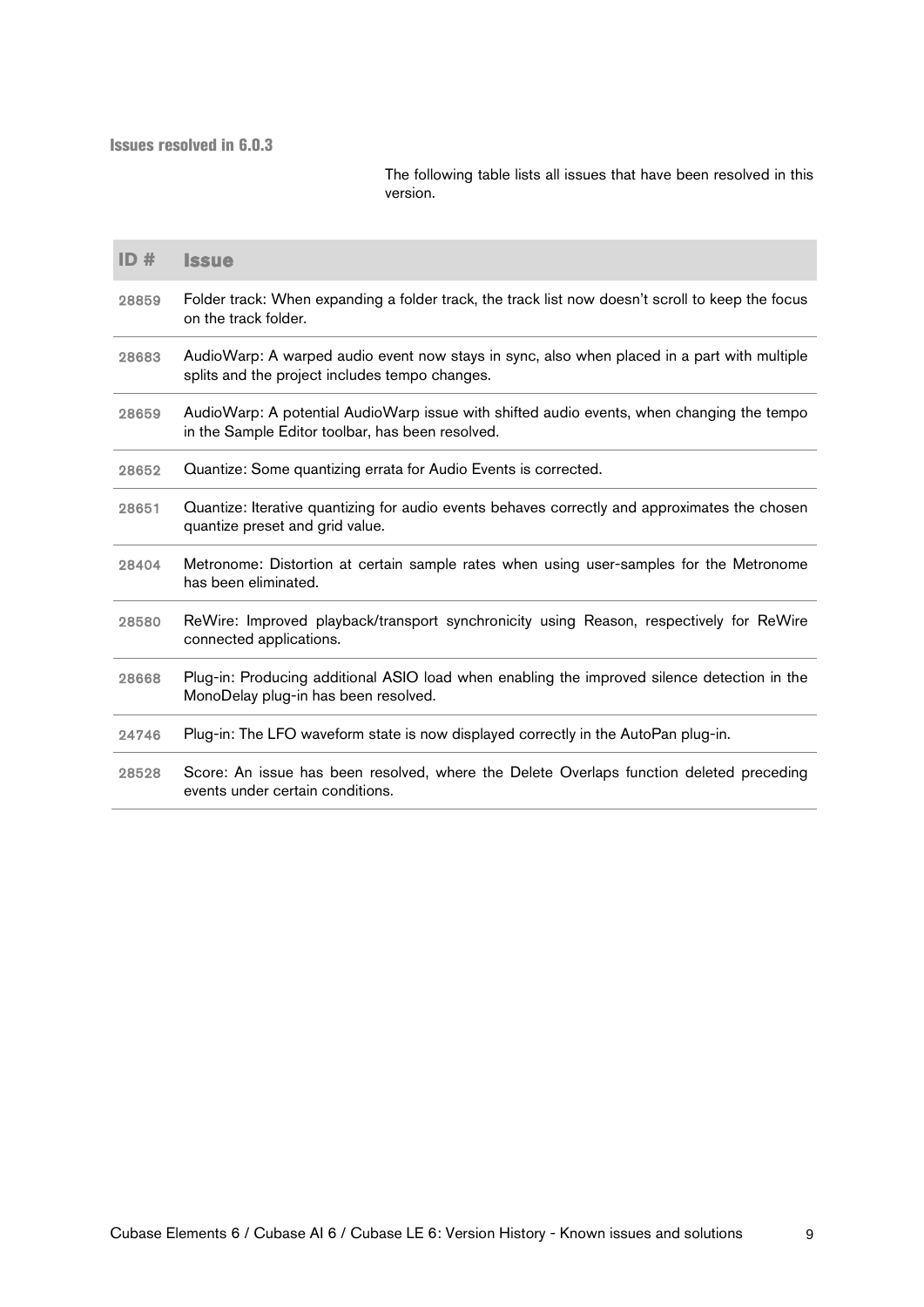# Undocumented features

The following last-minute features have not yet been documented in the Cubase 6 operation manual:

**File > Preferences > Events Display**

The preference "Show Overlaps" controls the visibility of event overlaps. You can select to show overlaps always, never or when hovering with the mouse over the respective event area in the Project window.

**File > Preferences > Event Display > Audio**

There are three new preferences which affect the project view event appearance.

**Waveform Brightness** 

Controls the relative brightness of the waveform. The starting point is the actual event color. It is possible to adjust the color smoothly from black, through the event color, to white.

**Waveform Outline Intensity** 

Controls the intensity of the outline of the waveform. The range is from the waveform color set with the Waveform Brightness through to black.

**Fade Handle Brightness** 

Controls the brightness of the Fade Handles. The starting point is the actual event color. It is possible to adjust the color smoothly from black, through the event color, to white.

**File > Preferences > Event Display > MIDI**

Note Brightness and Controller Brightness can be adjusted independently from each other.

**Automation handle visibility** 

The visibility of handles for editing automation curves is zoom-dependent. When hovering with the mouse over automation lanes, the automation handles are displayed without zoom-dependence.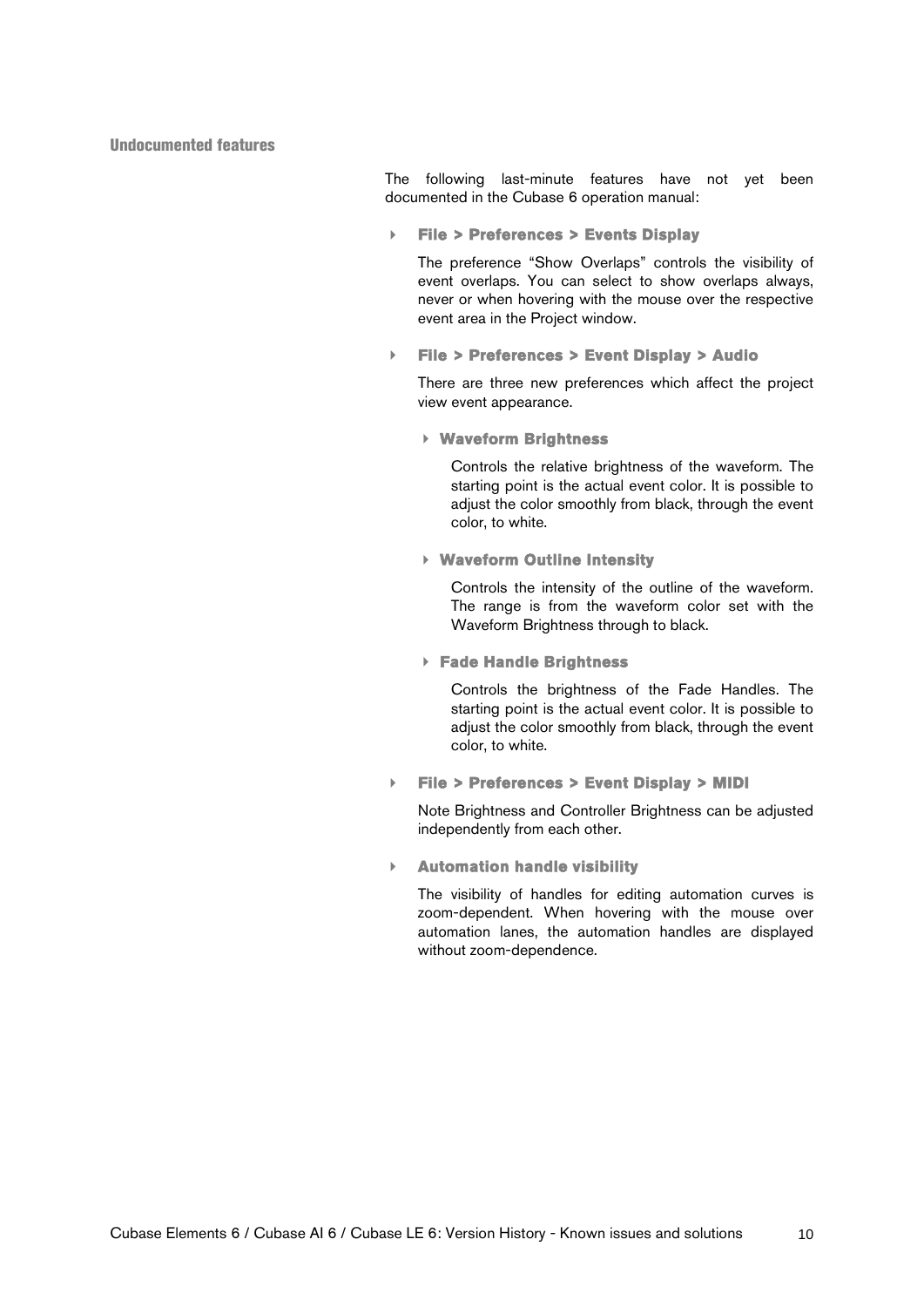Known issues and solutions

The following table describes known issues you may encounter using Cubase as well as possible workarounds.

| ID#   | <b>Issue</b>                                                                                                                                                                                                                                        | <b>Solution</b>                                                                                                                                                                                                                                                                                                |
|-------|-----------------------------------------------------------------------------------------------------------------------------------------------------------------------------------------------------------------------------------------------------|----------------------------------------------------------------------------------------------------------------------------------------------------------------------------------------------------------------------------------------------------------------------------------------------------------------|
| 27682 | Devices]<br>Application<br>[ASIO<br>$\star$<br>may<br>become instable when trying to access<br>the Control Panel of RME audio devices.                                                                                                              | Please<br><b>RME</b><br>website<br>check<br>the<br>for<br>driver/software component updates.                                                                                                                                                                                                                   |
| 27406 | [Audio / Bounce Selection] * When you<br>have bounced from range selection, the<br>resulting audio files may run out of sync<br>when enabling musical mode.                                                                                         | This is caused by wrong snap point position.<br>Move snap point of all resulting audio files to<br>event start, then enable Musical Mode.                                                                                                                                                                      |
| 22670 | [Freeze] * Frozen files are excluded from<br>sample rate conversion when changing<br>project sample rate.                                                                                                                                           | Unfreeze before changing the project sample<br>rate.                                                                                                                                                                                                                                                           |
| 19819 | [General] * If system is running out of<br>RAM in 32-bit mode, the application may<br>behave erratically or become instable."                                                                                                                       | This may occur when a memory-intensive<br>instrument, such as a sampler VSTi, is loaded.<br>Reduce memory load by freezing memory-<br>intensive instruments. Please be aware of<br>maximum usable RAM, depending on the<br>operating system. Consider to use a 64-bit OS<br>with the 64-bit version of Cubase. |
| 20376 | [Hardware]<br>CC121<br>Controller:<br>×<br>Automatic configuration may not work if<br>Cubase was launched before the CC121<br>was turned on (or plugged in).                                                                                        | Connect and turn on the CC121 before<br>launching Cubase.                                                                                                                                                                                                                                                      |
| 18525 | [MediaBay] * MediaBay stops scanning<br>and may become unresponsive, if a<br>scanned folder contains corrupted media<br>files.                                                                                                                      | Please make sure there are no corrupted files in<br>the folders that you scan. Further details can be<br>found in the Steinberg Knowledge Base.                                                                                                                                                                |
| 22997 | [MediaBay] * Overwriting presets from the<br>MediaBay Save Dialog, such as Save<br>VST Preset, Save Track Preset and Save<br>Pattern Bank, does not update changes<br>in the meta data.                                                             | If you want to change meta data, please don't<br>overwrite the preset, but use "Make Unique<br>Name" and remove the old preset afterwards.                                                                                                                                                                     |
| 20923 | [MediaBay] * An OS user account name<br>consisting only of capital letters may lead<br>to issues such as being unable to create<br><b>Track Presets.</b>                                                                                            | To avoid potential MediaBay problems, please<br>do not use OS user account names consisting<br>only of capital letters.                                                                                                                                                                                        |
| 18003 | [Mixer] * When plug-ins are dragged<br>between insert slots while "Constrain<br>Compensation"<br>enabled,<br>Delay<br>is<br>problems with the plug-ins may occur.<br>This applies to plug-ins that introduce a<br>delay, such as plug-ins from UAD. | Disable "Constrain Delay Compensation" before<br>dragging plug-ins between insert slots.                                                                                                                                                                                                                       |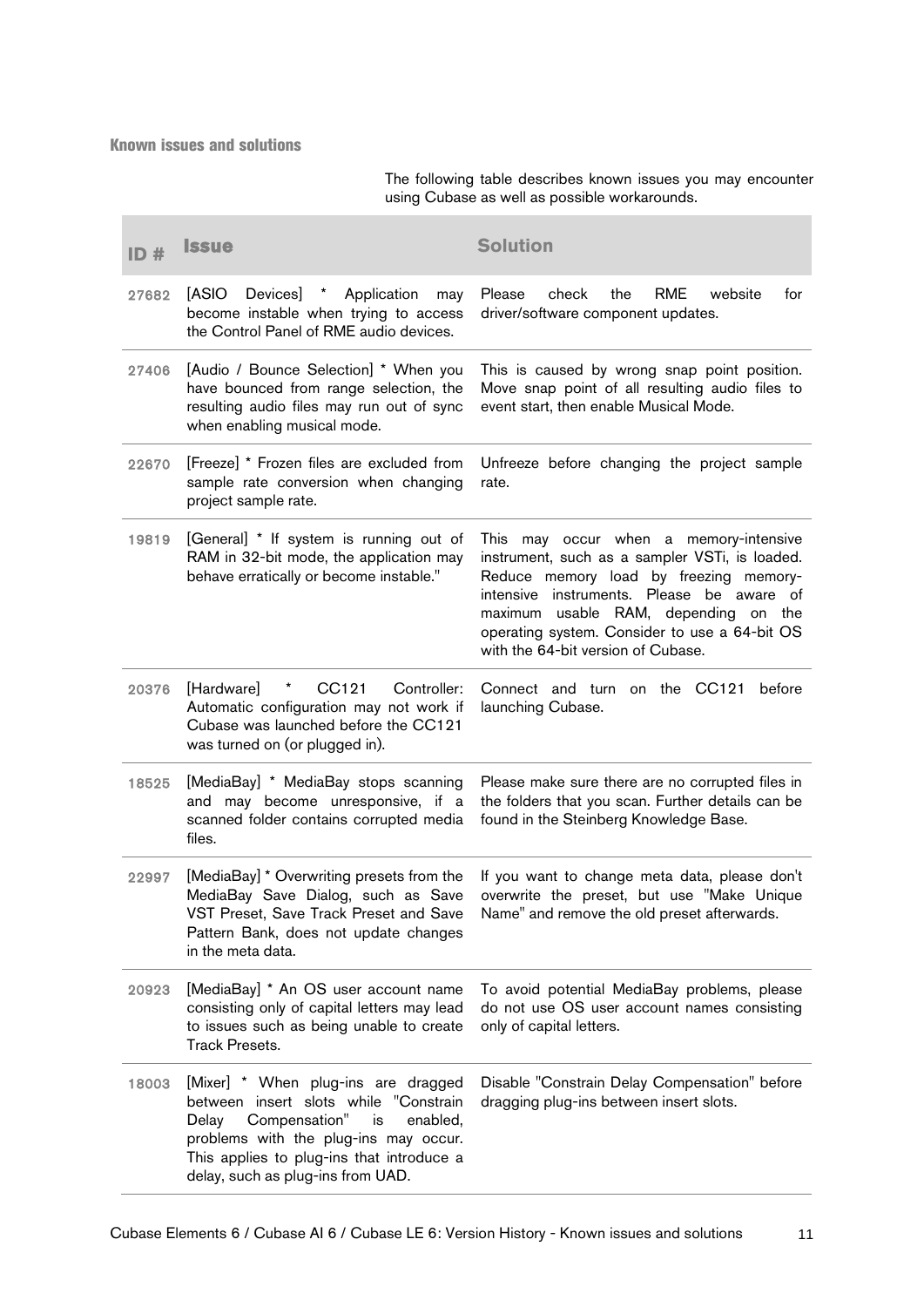| 25731 | [Video] * Using very old Matrox graphic<br>cards (10 years and more) result in slow<br>video performance.                                                                      | Please replace old Matrox cards with a new<br>graphic adapter.                      |
|-------|--------------------------------------------------------------------------------------------------------------------------------------------------------------------------------|-------------------------------------------------------------------------------------|
| 28451 | [Plug-ins] * Lexicon PCM Native plug-ins<br>may become instable when used via the<br>VST Bridge in certain screen resolutions<br>with Cubase 64-bit version.                   | Use the Cubase 32-bit versions instead until the<br>issue is fixed in the plug-ins. |
| 23797 | [Plug-ins] * iLok-protected plug-ins with an<br>invalid license may render the application<br>unstable.                                                                        | Make sure to have valid licenses on your iLok key<br>for these products.            |
| 19024 | [Plug-ins] * The Roomworks plug-in may<br>unresponsive<br>if<br>become<br>extreme<br>parameter values are set.                                                                 | Avoid using min. / max. parameter values for<br>Reverb Time or Room Size.           |
| 11600 | [Plug-ins] * Changing the ASIO / Core<br>Audio buffer size may render Cubase<br>unstable, when the Project contains<br>certain plug-ins that are active but in<br>bypass mode. | It's recommended to set the ASIO buffer size<br>before loading a project.           |
|       | [Plug-ins] * When running Cubase in 64-<br>bit mode under OS X 10.7, the VST<br>Bridge is not working (e.g. no 32-bit plug-<br>ins can be loaded)                              | Currently there is no workaround. The issue will<br>be resolved in a future update. |